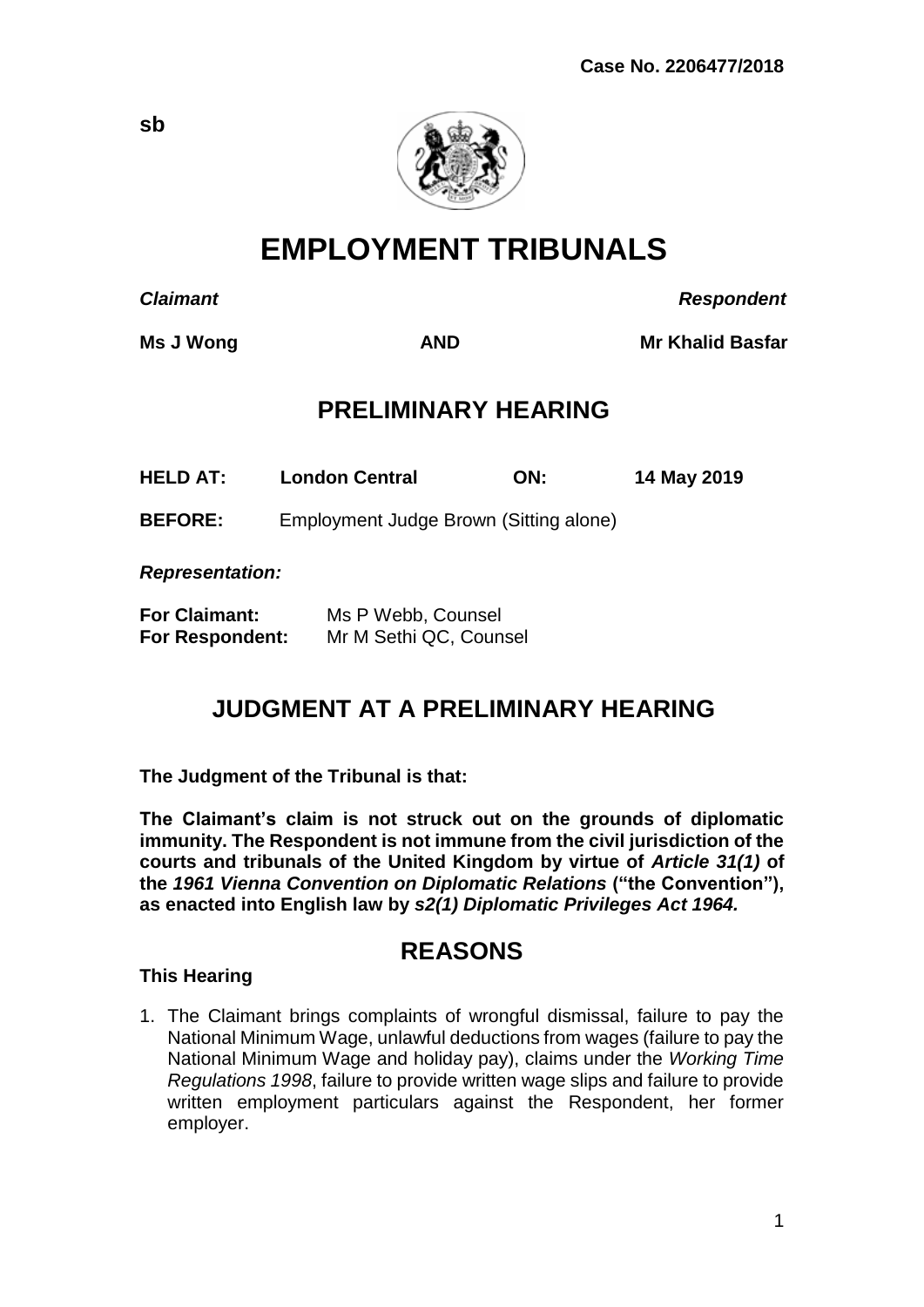- 2. This Preliminary Hearing was listed to determine the Respondent's application to strike out all the Claimant's claims on the grounds of diplomatic immunity.
- 3. It is not in dispute that the Respondent is and, at all material times has been, a member of the diplomatic staff of the mission of the Kingdom of Saudi Arabia.
- 4. The Respondent contends that he is immune from the civil jurisdiction of the courts and tribunals of the United Kingdom by virtue of *article 31(1)* of the *1961 Vienna Convention on Diplomatic Relations* ("the Convention"), as enacted into English law by *s2(1) Diplomatic Privileges Act 1964.*

## **The Facts**

- 5. For the purposes of this Preliminary Hearing only, the Respondent agreed that the Claimant's pleaded case should be taken as its highest. I therefore did not admit into evidence a witness statement provided by the Claimant, but said that I would determine the case on the facts as set out in the claim form.
- 6. The facts, as pleaded in the Claimant's claim form, were as follows.
- 7. The Claimant, who is of Phillippina nationality, was employed by the diplomatic household of the Respondent in Saudi Arabia from November 2015.
- 8. On 1 August 2016, the Claimant was brought to the UK to continue working for the Respondent here. The Claimant was issued with an Overseas Domestic Workers visa as a private servant in a diplomatic household by the UK Border Agency ("UKBA") and has been lawfully present in the UK throughout her stay here.
- 9. In order to obtain a visa from the UKBA, the Claimant was provided with a contract, or statement of main terms and conditions of employment. The document stated that the Claimant was employed by the Respondent to work 8 hours a day, 50 hours per week, with 16 hours free time each day and 1 day off work each week and 1 month off each year; the Claimant was to be provided with sleeping accommodation and paid at the National Minimum Wage.
- 10.After arriving in the UK, the Claimant was not paid any pay for 7 months, until July 2017, when she travelled with the Respondent and his wife to Jeddah on their holiday. During this trip, the Claimant was paid for 6 months' work in the sum of 9000 Saudi Riyals, in cash. The Claimant has not been paid since that time.
- 11.The Claimant worked from 7am to around 11.30 pm each day, with no days off or rest breaks. When the Respondent's family were at home, the Claimant was only permitted to eat their leftover food. If the Respondent's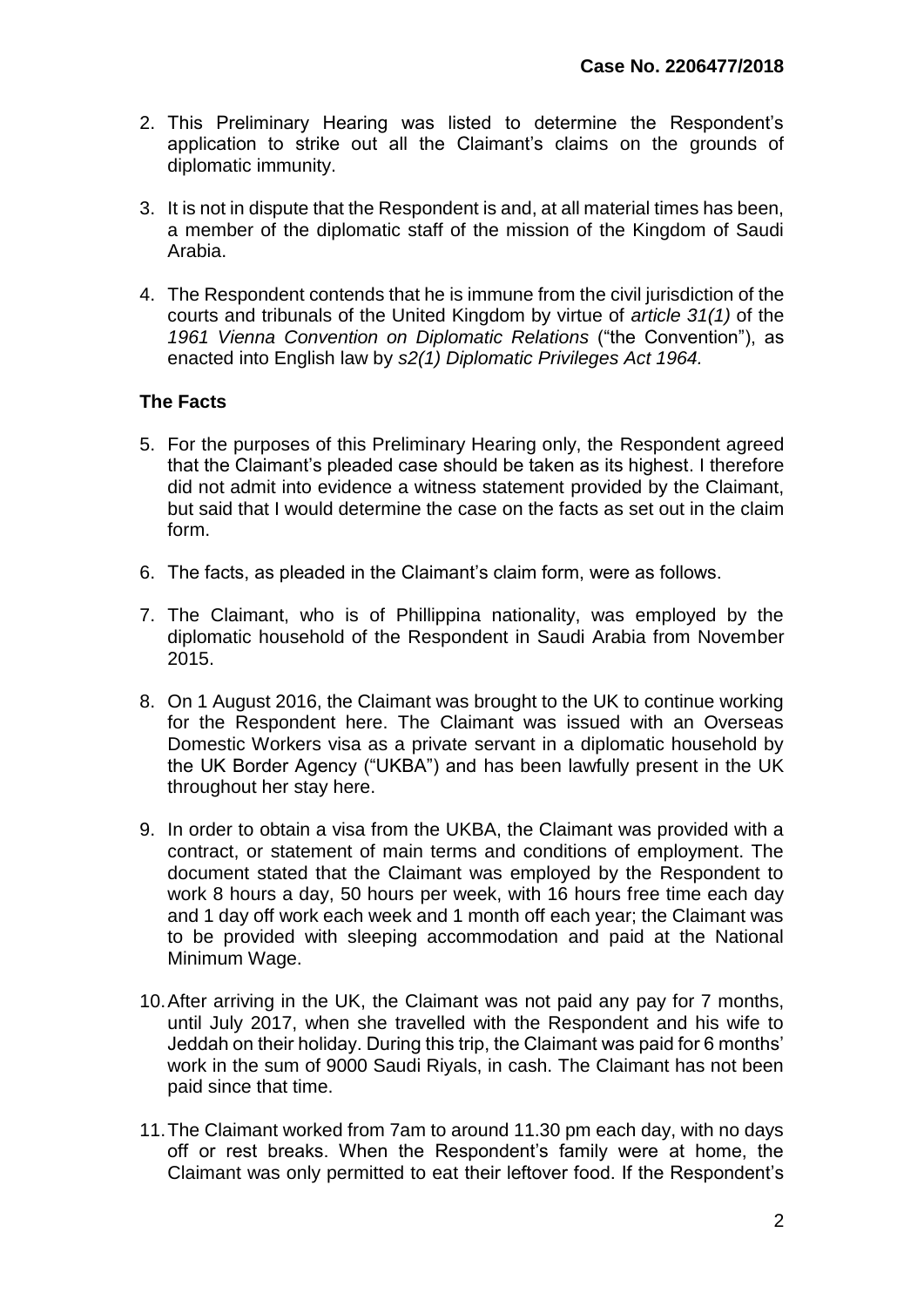family were out, the Claimant was able to cook a meal for herself. She was made to wear a door bell day and night, so that she could be summoned 24 hours a day.

- 12.The Claimant was shouted at incessantly by the Respondent's family and called offensive names regularly. She was not allowed to leave the house apart from to take out rubbish unto the driveway. She was only permitted to call her family twice a year, using the Respondent's mobile telephone.
- 13.The Claimant brings complaints of wrongful dismissal, failure to pay the National Minimum Wage, unlawful deductions from wages (failure to pay the National Minimum Wage and holiday pay), claims under the Working Time Regulations 1998, failure to provide written wage slips and failure to provide written employment particulars against the Respondent, her former employer.
- 14.The Claimant is a victim of trafficking, who was exploited by the Respondent and his family. She has been recognised by the Home Office as a potential victim of trafficking on the basis of her experience with the Respondent.

## **The Parties' Arguments**

- 15.The parties agreed that the question for the Tribunal was whether the Respondent's employment of the Claimant as a domestic servant (in assumed circumstances of modern slavery) was a commercial activity exercised by the Respondent outside his official functions.
- 16.They agreed that the Respondent was at all material times, and still is, a serving diplomat and that he employed the Claimant to work in his official diplomatic residence.
- 17.They agreed that the *Vienna Convention* forms part of the law of the UK and is contained in *Sch 1 Diplomatic Privileges Act 1964*. The nature of the immunity granted to diplomatic agents from the civil jurisdiction of the courts is set out in *Art 31(1)* of the *Convention*, which provides that a diplomatic agent shall enjoy immunity from the civil and administrative jurisdiction of the receiving state except in the case of:

 ''(c) an action relating to any professional or commercial activity exercised by the diplomatic agent in the receiving state outside his official functions'.'

18.They also agreed that the case of *Reyes v Al-Malki* [2014] ICR 135, EAT, [2015] ICR 289, CA and [2017] ICR 1417, SC, had addressed the meaning of "commercial activity … outside his official functions" on facts which were almost identical to the facts of the current case; save that, by the time that case reached the Supreme Court, the employer was no longer a serving diplomat.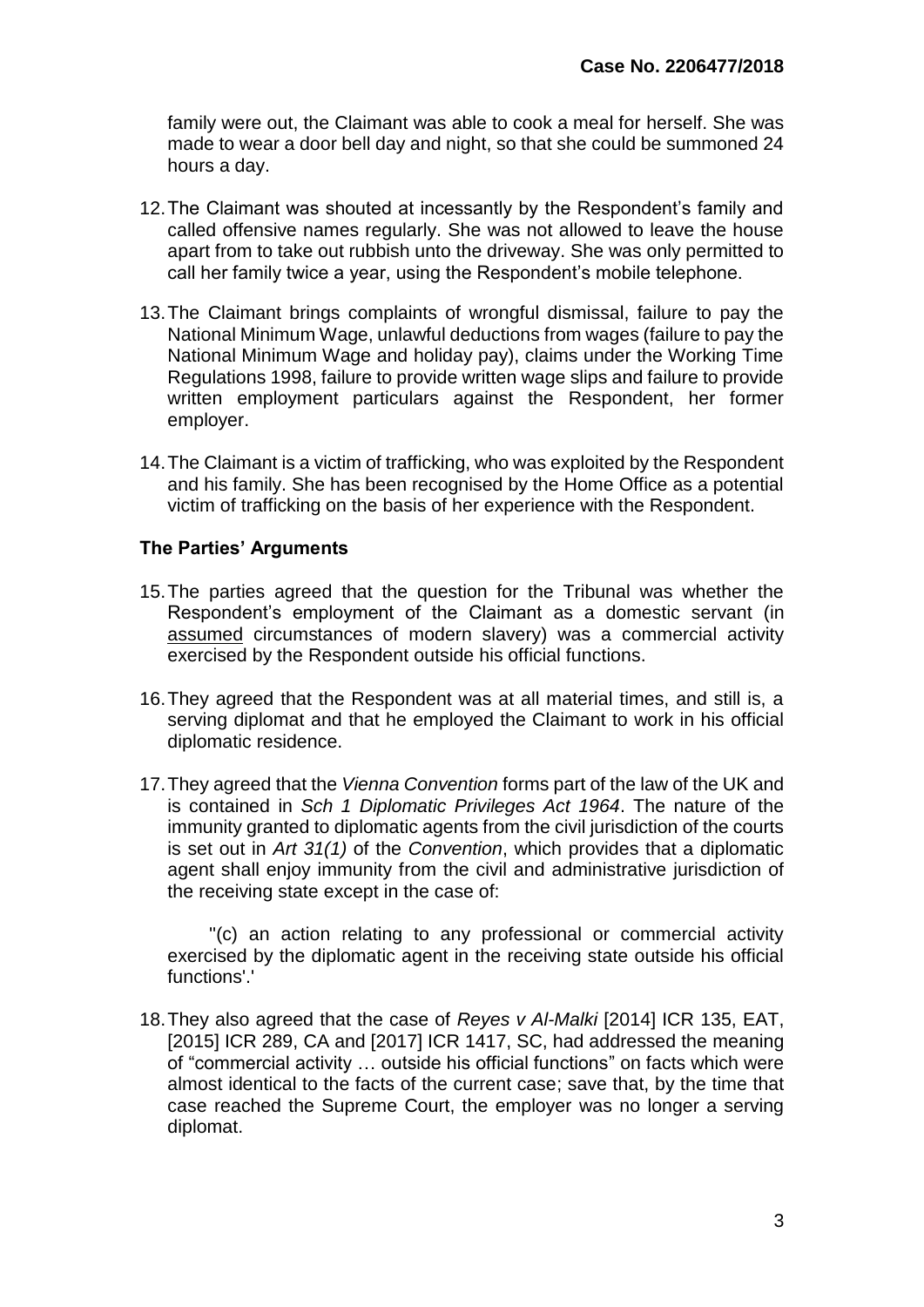19.The Claimant contended that the facts of the current case were also slightly different to those in *Reyes v Al-Malki* because, in the current case, the Respondent had himself trafficked the Claimant whereas, in *Reyes*, it was not clear that the Respondent had trafficked the employee, rather than simply employing a person who had been trafficked.

## **The Respondent's Argument**

- 20.The Respondent contended that the Court of Appeal judgment in *Reyes v Al-Malki* [2015] IRLR 289, CA, was binding on this Tribunal. The unanimous judgment of the Court of Appeal was that employment of individuals to provide domestic services in an official diplomatic residence was not an action relating to any "commercial activity", nor was it outside the employer's official functions – paragraphs [19] and [34] of the Court of Appeal judgment, per Lord Dyson MR.
- 21.While the Supreme Court had allowed the employee's appeal from the Court of Appeal, the facts had materially changed, in that the employer was no longer a diplomat, so that the Supreme Court was not seized of any decision in relation to *Art 31(1)(c) –* the issue before the Supreme Court was the correct interpretation of *Art 39(2)* of the *Convention,* which gave the employer diplomat continued immunity for acts done in the course of his official functions*.*
- 22.The Respondent contended that the Supreme Court took the opportunity to comment on the definition of "an action relating to any professional or commercial activity exercised by the diplomatic agent in the receiving state outside his official functions", but specifically stated that it was not making a binding decision in this regard. The Respondent contended that the Lords' conclusions were therefore obiter.
- 23.In any event, the Respondent said that two members of the SC, Lords Sumption and Neuberger gave confident answers, adamantly endorsing the Court of Appeal's conclusion that employment of domestic workers was not a commercial activity – paragraphs [45] and [51], per Lord Sumption (with whom Lord Neuberger agreed).
- 24.The Respondent contended that the remaining Law Lords merely expressed doubt as to Lord Sumption's conclusion, but did not come to any definitive conclusion themselves, paragraphs [55] and [67] - [69], per Lord Wilson.
- 25.The Respondent therefore contended that the claims should be struck out, as the Respondent enjoys diplomatic immunity, as at the date of the Preliminary Hearing.

## **The Claimant's Argument**

26.The Claimant contended that this Tribunal was neither bound by the Employment Appeal Tribunal, nor the Court of Appeal in in *Reyes v Al-Malki.*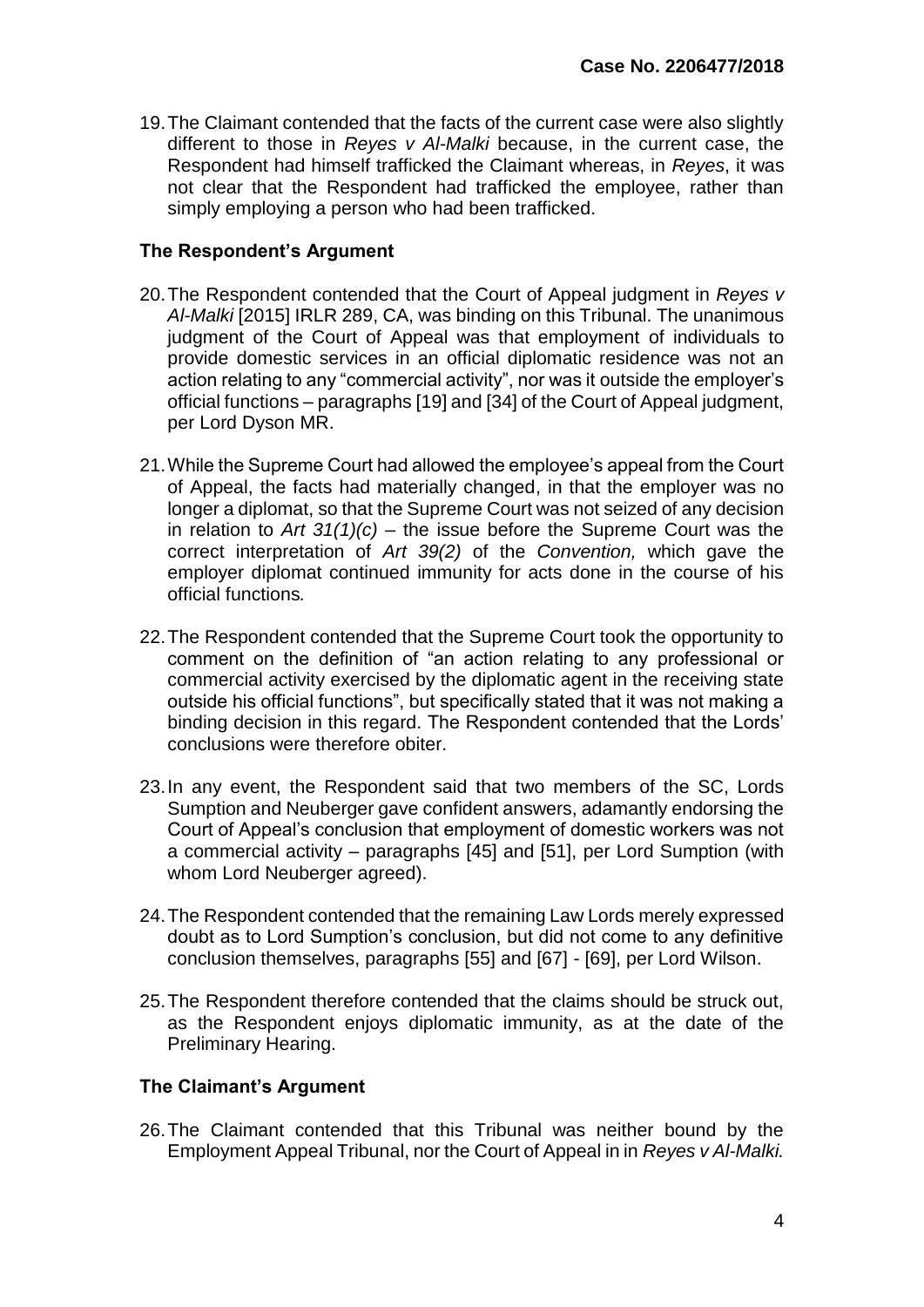- 27.The meaning of "commercial activity" had been conceded by the Claimant employee in the EAT – paragraph [8] of that judgment, but was not conceded in the current case.
- 28.The Supreme Court had allowed the Claimant's appeal from the Court for Appeal's judgment. The Claimant contended that, where the Supreme Court had overturned the Court of Appeal's judgment, albeit on different grounds, the Court of Appeal's judgment was of persuasive authority only. The Claimant relied on *Iranian Offshore Engineering and Construction CO v Dean Investment Holdings SA* [2019] 1 WLR 82, at [12], per MrJustice Andrew Baker and *Brownlie v Four Seasons Holdings Incorporated* [2016] 1WLR 1814 at [89] per Arden LJ.
- 29.The Claimant contended that, even if a judgment of the Court of Appeal was not binding only in narrower circumstances in which that the Supreme Court had reversed a decision on different grounds and said that the issue that had been before the Court of Appeal did not arise for decision, those were indeed the circumstances in *Reyes v Al-Malki*. The employer's posting in London had come to an end on 29 August 2014. The Court of Appeal heard the appeal in November 2014. Therefore, the employer no longer enjoyed diplomatic immunity at the time of the Court of Appeal hearing, so that art 31 did not apply at that time.
- 30.The Claimant acknowledged that the Supreme Court said that it would not answer in any binding form the central question of whether a claim in the Tribunal by a former domestic servant against a foreign diplomat brought to the UK to work in the diplomat's home in assumed conditions of modern slavery relate to "any commercial activity exercised .. outside his official functions" within the meaning of *art 31(1)(c)* of the 1961 Convention, per Lord Wilson at [56].
- 31.However, she contended that Lord Wilson also said at [57], " I am pleased that the court will not answer that question in any binding form", para [57]. The Claimant contended that Lord Wilson could not have understood the Court of Appeal's judgment on the question to be binding on the lower courts, because it was the same as Lord Sumption's conclusion, which Lord Wilson was "pleased" was not binding.
- 32.The Claimant also contended that the Court of Appeal had decided against the employee in *Reyes v Al-Malki* on both limbs of the art 31(1)(c) test; both "outside his official functions" and "commercial activity". However, the Supreme Court had unanimously decided that employment of a domestic servant in an official residence did not come within a diplomat's official functions and had accordingly overruled the Court of Appeal is this regard.
- 33.The Claimant relied on the dicta of the Supreme Court in paragraphs [60] [67] of Lord Wilson's judgment, with whom Lady Hale and Lord Clark agreed and contended that "commercial activity" must be interpreted taking into account the relevant rules of international law applicable in the relations between the parties, [67]. These include "the universality of the international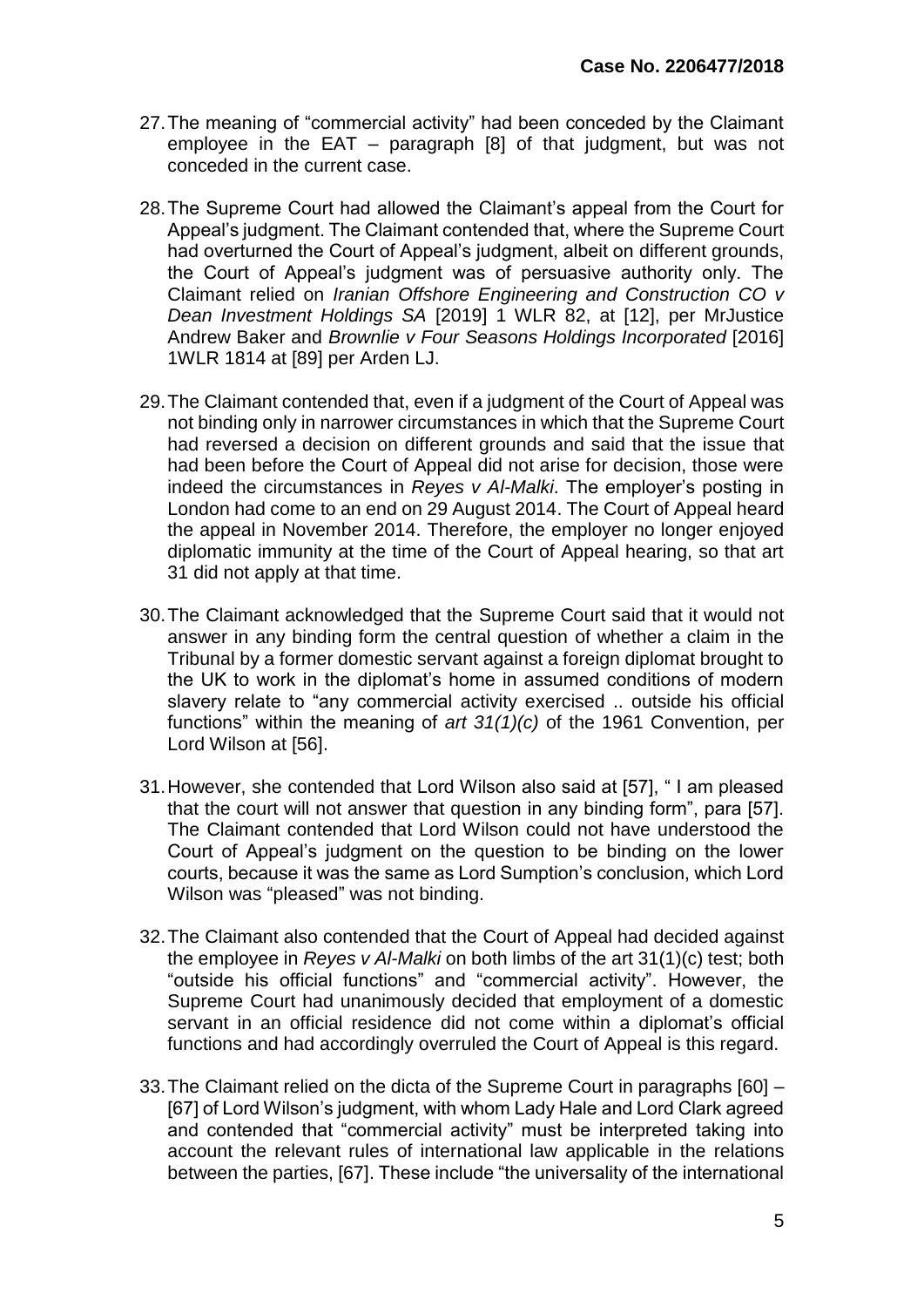community's determination to combat human trafficking", the ratification of the Palermo Protocol 2000 by the UK and Saudi Arabia, the Council of Europe Convention on Action Against Trafficking in Human Beings 2005 (acceded to by the UK) and the Arab Charter on Human Rights 2004 (ratified by Saudi Arabia), [60]. Lord Wilson said that it was a rational view that the relevant activity for the purposes of art 31(1)(9) was not just the employment but the trafficking, [62].

- 34.She contended that, on the facts of the current case, the Respondent did not simply effect receipt of the Claimant, but himself transported her to the UK and exploited her.
- 35.Accordingly, the Claimant contended, the Respondent's activity, in transporting the Claimant to the UK and exploiting her in this country should properly be characterised as a commercial activity, applying the dicta of the majority of the Supreme Court in *Reyes v Al-Malki*.

#### **The Relevant Law**

36.Article 31(1) Vienna Convention 1961 provides, so far as is relevant: "1. A diplomatic agent shall enjoy immunity from the criminal jurisdiction of the receiving State. He shall also enjoy immunity from its civil and administrative jurisdiction except in the case of: ….

(c) an action relating to any professional or commercial activity exercised by the diplomatic agent in the receiving State outside his official functions."

37.Article 39(2) Vienna Convention 1961 provides,

"2. When the functions of a person enjoying privileges and immunities have come to an end, such privileges and immunities shall normally cease at the moment when he leaves the country, or on expiry of a reasonable period in which to do so, but shall subsist until that time…. . However, with respect to acts performed by such a person in the exercise of his functions as a member of the mission, immunity shall continue to subsist."

- 38.The Court of Appeal in *Reyes v Al-Malki* [2015] 2015] IRLR 289, CA, decided that employment of individuals to provide domestic services in an official diplomatic residence was not an action relating to any "commercial activity", nor was it outside the employer's official functions – paragraphs [19] and [34] of the Court of Appeal judgment, per Lord Dyson MR.
- 39.At the appeal hearing in the Supreme Court, [2017] ICR 1417, SC, the agreed facts were that the employer diplomat's posting had come to an end and he had left the UK. The Supreme Court held that he was no longer entitled to any immunity under art 31(1). The only immunity potentially available to him was the residual immunity under art 39(2), which gave him continued protection for acts done in the course of his official functions. The Supreme Court unanimously decided that the employment of the claimant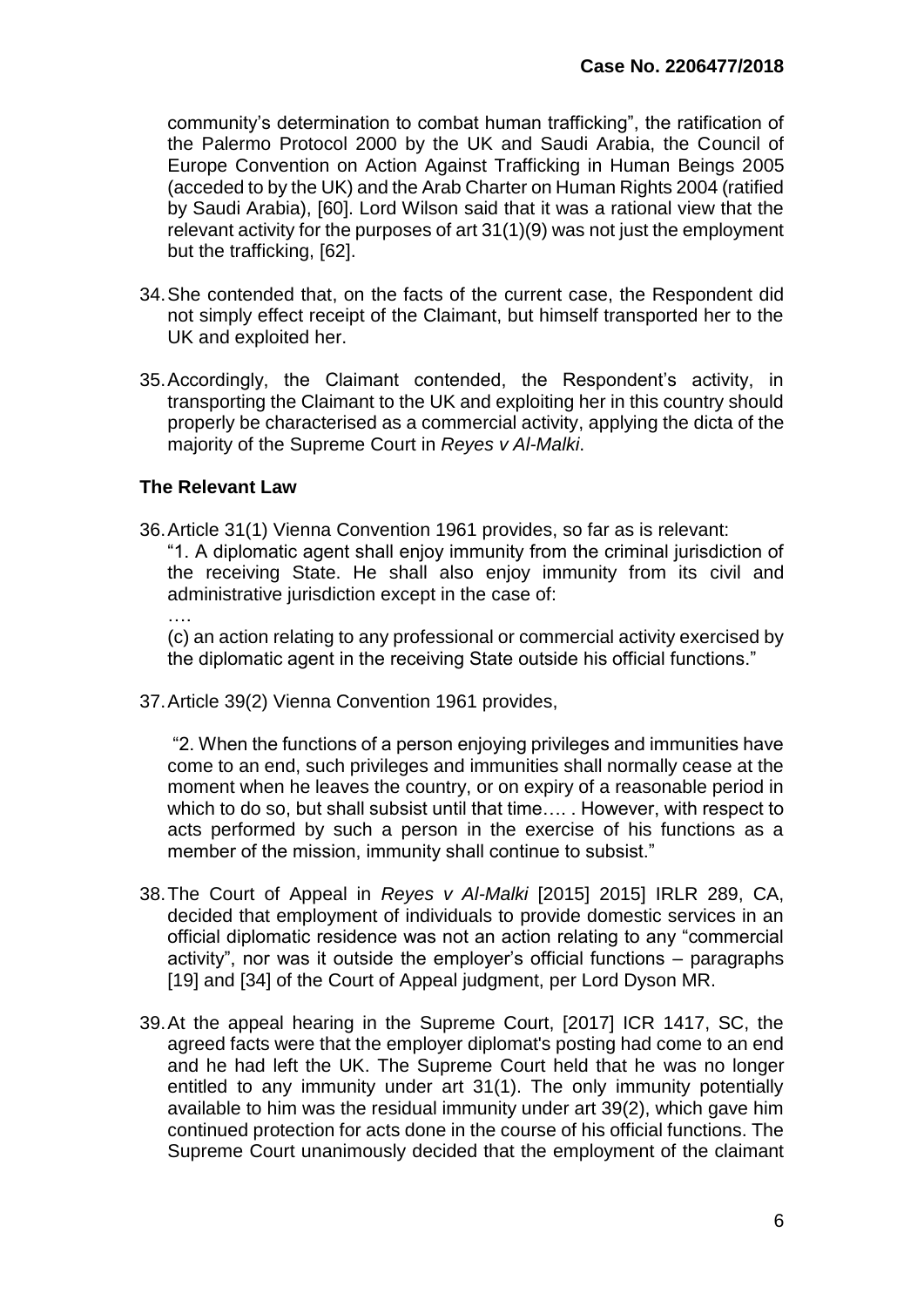as a domestic servant did not fall into that category. It allowed the appeal and permitted the claims to proceed.

- 40.The Supreme Court did not have to decide whether the question of whether a claim in the Tribunal by a former domestic servant against a foreign diplomat brought to the UK to work in the diplomat's home in assumed conditions of modern slavery relate to "any commercial activity exercised .. outside his official functions" within the meaning of *art 31(1)(c)* of the 1961 Convention.
- 41.It nevertheless gave its views obiter. A minority of the Supreme Court, Lord Sumption (with Lord Neuberger agreeing), considered that, if the diplomat had still been in post, he would have been entitled to immunity under *art 32(1)(c).* In their view, the employment of a domestic servant to provide purely personal services is not 'a professional or commercial activity exercised by the diplomatic agent'; the fact that the employment of the claimant may have come about as a result of human trafficking made no difference to this [4]. Lords Sumption and Neuberger considered that, 'the mere employment of a domestic servant on exploitative terms is not a commercial activity, and the fact that it is unlawful, contrary to international policy and morally repugnant cannot make it into one', para [45].
- 42.A majority of the Supreme Court, Lord Wilson (with Lady Hale and Lord Clarke agreeing), did not think that the position was so obvious and, suggested that, the relevant 'activity' could include the trafficking, as well as the employment, of a migrant worker, paragraph [62]; They considered that the employer could be seen as an integral part of the chain of exploitation of the worker; and that 'the employer's conduct contains a substantial commercial element of obtaining domestic assistance without paying for it properly at all', para [62]. Lord Wilson considered that it might be appropriate to construe art 31(1)(c) in the light of the emergence of an international prohibition against trafficking, but that it would be far preferable to invite the International Law Commission to consider an amendment to art 31 which would put beyond doubt the exclusion of immunity in a case such as the present, paras [62], [68].
- 43.According to *Halsbury's Laws of England Civil Procedure Volume 11, 2015,*  the decisions of the Court of Appeal upon questions of law must be followed by courts of first instance (*Trimble v Hill* (1879) 5 App Cas 342) and, as a general rule, are binding on the Court of Appeal until a contrary determination has been arrived at by the Supreme Court. There are exceptions to this rule – the Court of Appeal is bound to refuse to follow a decision of its own which, although not expressly overruled, cannot, in its opinion, stand with a subsequent decision of the Supreme Court, *Williams v Glasbrook Bros Ltd* [1947] 2 All ER 884 at 885. The Court of Appeal is not bound by one of its decisions if the Supreme Court has decided the case on different grounds, ruling that the issue decided by the Court of Appeal did not arise for decision. Halsbury's cites, *Al-Mehdawi v Sec of State for the Home Department* [1990] 1AC 876 as authority for that proposition.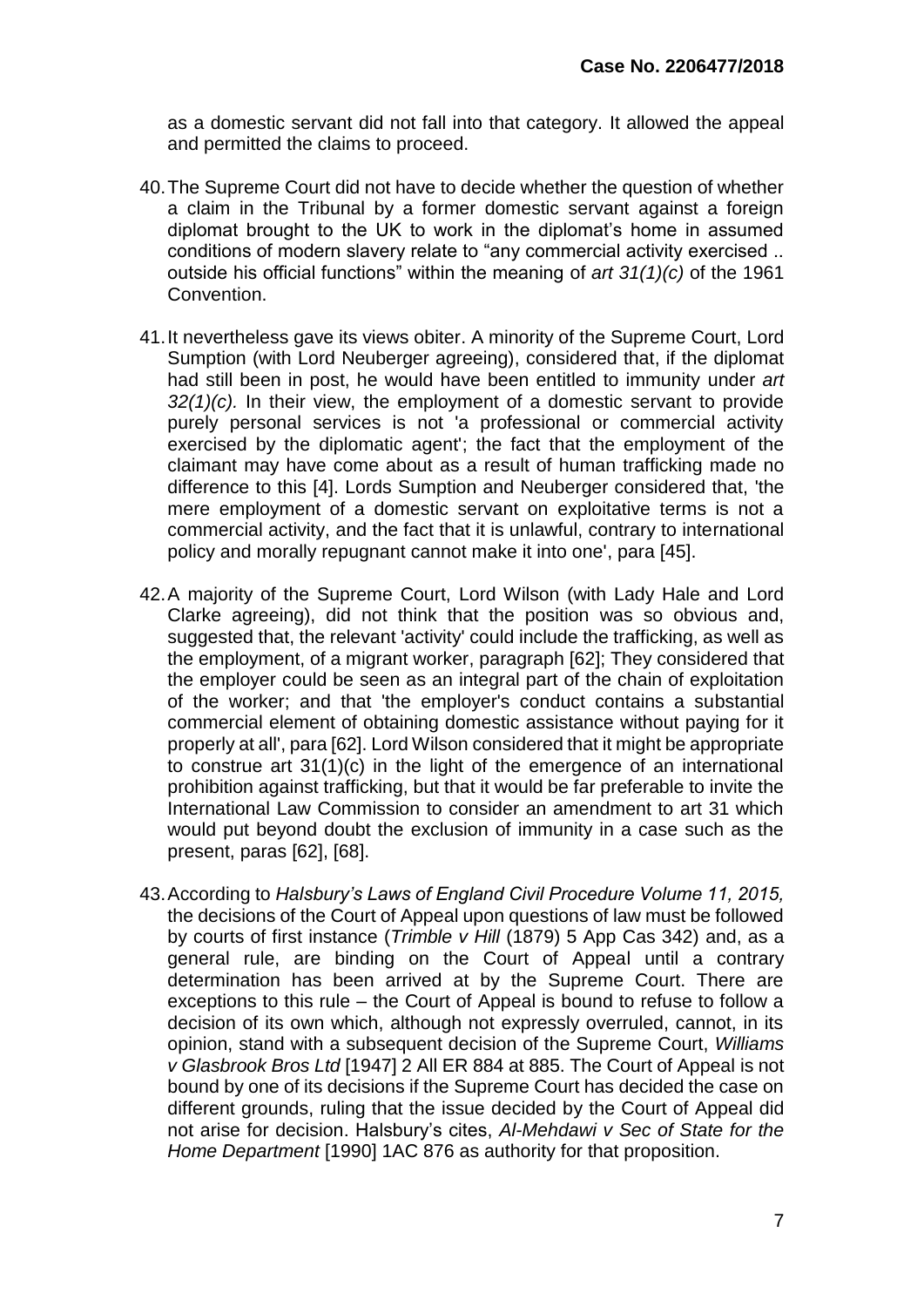44.In *R v Secretary of State for the Home Department, ex p Al-Mehdawi* [1990] 1 AC 876, at 883C, Taylor LJ had referred to an Essay entitled "Determining the Ratio Decidendi of a case" which contained a number of passages suggesting that the ratio of a court's decision remained binding even if the facts upon which the court based it subsequently turned out to be wrong. He said,

"… But here, it is not merely that knowledge subsequent and extraneous to the proceedings shows the facts to be wrong; the House of Lords in the very case, giving its final opinion, has ruled that the issue determined below did not arise for decision .. In these circumstances, I consider that the reasoning of the Court of Appeal in *Ex parte Rahmani* is of powerful persuasive influence, this court is not bound by it."

- 45.Earlier in his judgment, Taylor LJ had addressed the House of Lords judgment in *ex parte Rahmani* [1986] AC 475. Lord Scarman (with whom all other Law Lords agreed) said that the lower Courts had proceeded on the basis that *rule 12 Immigrations Appeals (Procedure) Rules 1972* applied, but the House of Lords had decided that *rule 12* did not, in fact, apply. Lord Scarman had then said, regarding the point of principle on the interpretation of *rule 12,* "Your Lordships have not, therefore, considered, nor have they heard arguments upon, the point of principle which was the ground of decision in both courts below. Accordingly, I express no opinion on the point. I must not be understood to have indicated even a provisional view upon the soundness or otherwise of the alleged principle. Indeed, it would be dangerous, in my view, to discuss the point save in a case where the circumstances and the facts require it to be decided."
- 46.Having cited that passage of Lord Scarman's judgment, Taylor LJ said, 882E, "It would be strange indeed if despite those final words, the decision of this court is to be regarded as binding authority on the point of principle." That is, Taylor LJ stated that it would be strange if the Court of Appeal decision in *ex parte Rahmani* was to be regarding as binding authority.
- 47.There is authority for the proposition that, where a decision of the Court of Appeal is reversed by the Supreme Court on other grounds, the Court of Appeal's decision is not binding on the Court of Appeal, or lower courts, but is of persuasive authority. In *Iranian Offshore Engineering and Construction CO v Dean Investment Holdings SA* [2019] 1 WLR 82, at [12], Andrew Baker J said, of passages from two Court of Appeal judgments,

"Each passage was obiter, as Arden LJ held in each case that the claimant had a sufficiently arguable case for the purpose of the decision then being taken that English law was the applicable law anyway …. Further, each decision was reversed by reference to other points in the Supreme Court.. so that even if those passages had been part of the ratio in the Court of Appeal they would not strictly bind me. However, with respect, I find Arden LJ's analysis compelling."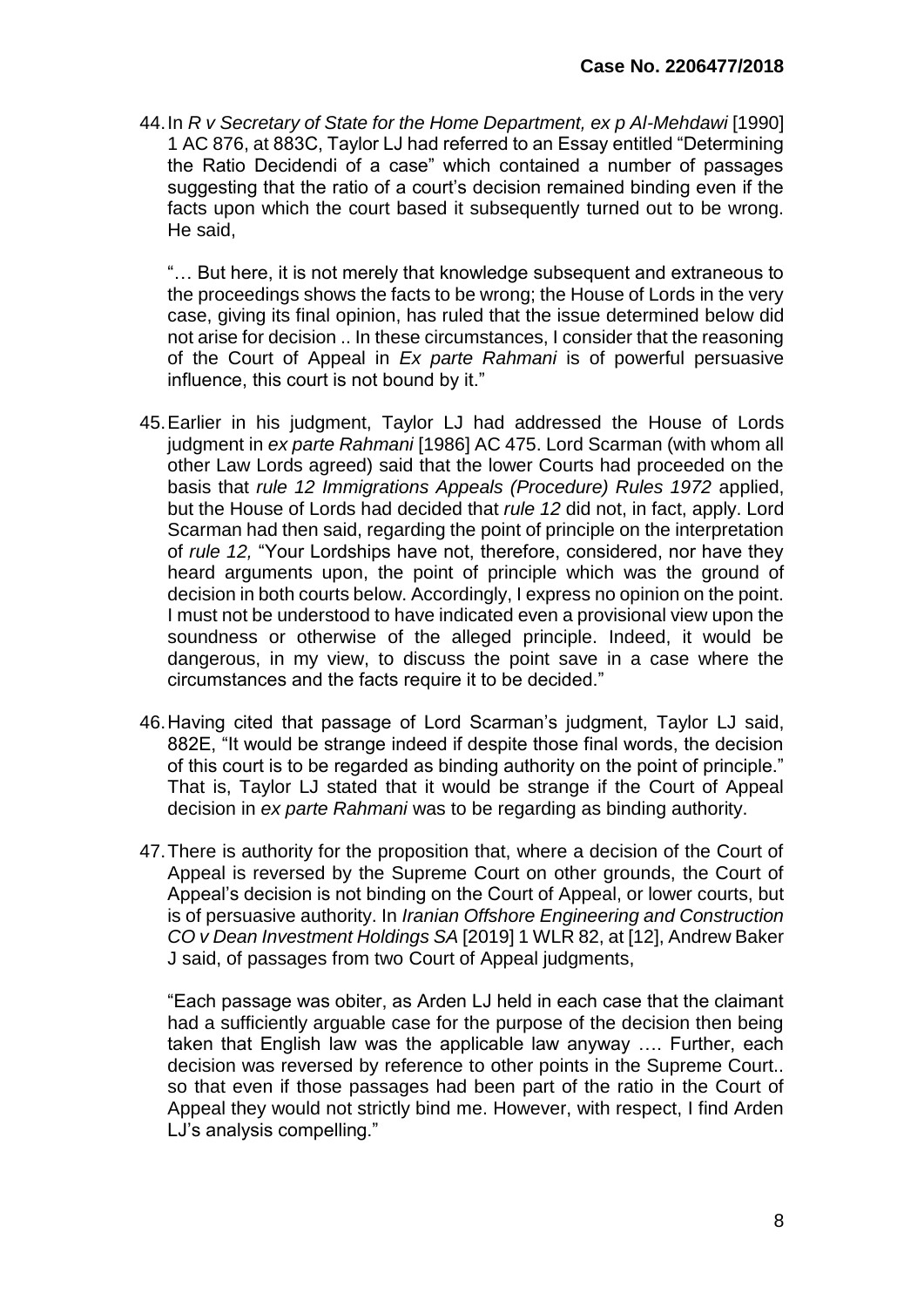48.In *Brownlie v Four Seasons Holdings Incorporated* [2016] 1WLR 1814 at [89] Arden LJ referred to the judgment of the Court of Appeal in *OPO v MLA*  [2014] EMLR 4, and said of that case,

"This case went to the Supreme Court who [2015] 2 WLR 1373 reversed the decision of the Court of Appeal on the question whether there was a properly constituted tort under English law. Accordingly, the Supreme Court did not have to deal with the question whether the mandatory nature of article 4(1) of Rome II excluded the presumption that foreign law is the same as English law in the absence of proof to the contrary. … I accept Mr Palmer's submission that the ruling on the presumption is no longer binding under the doctrine of precedent, though it would constitute strong persuasive authority: see *R v Secretary of State for the Home Department, Ex p Al-Mehdawi* [1990] 1 AC 876, 883, per Taylor LJ with whom Nicholls and O'Connor LJJ agreed."

49.According to Halsbury's Laws of England Civil Procedure Volume 11, 2015, statements which are not necessary to a decision, which go beyond the occasion and lay down a rule that is unnecessary for the purpose in hand are generally termed "dicta". They have no binding authority on another court, although they may have some persuasive efficacy. Even dicta of individual members of the Supreme Court, although of great weight, are not of binding authority, *Latham v R Johnson & Nephew Ltd* [1913] 1 KB 398, CA.

#### **Discussion and Decision**

#### **The Facts**

- 50.The question for this Tribunal was whether the Respondent's employment of the Claimant as a domestic servant (in assumed circumstances of modern slavery) was a commercial activity exercised by the Respondent outside his official diplomatic functions within the meaning *of art 31(1)(c) Vienna Convention 1961*.
- 51.I decided that the assumed facts of the current case are, in all material respects, identical to assumed the facts of *Reyes v Al-Malki* when it was heard in the Court of Appeal.
- 52.I rejected the Claimant's argument that facts of the current case were different to the assumed facts in *Reyes,* because the Respondent in the current case was the trafficker*.* I considered that the Court of Appeal had proceeded on the basis that the employment relationship itself in *Reyes* met the international definition of trafficking. Dyson LJ described the issue which the Court of Appeal was deciding as follows, "I need to address the submission that, as a matter of ordinary language, engagement by a diplomatic agent in an employment relationship which meets the international definition of trafficking can constitute commercial activity on the part of the diplomatic agent..." [33]. Dyson LJ said that the Claimant's argument in *Reyes* was that, "…the phrase "commercial activity" is, as a matter of ordinary language, wide enough to embrace an employment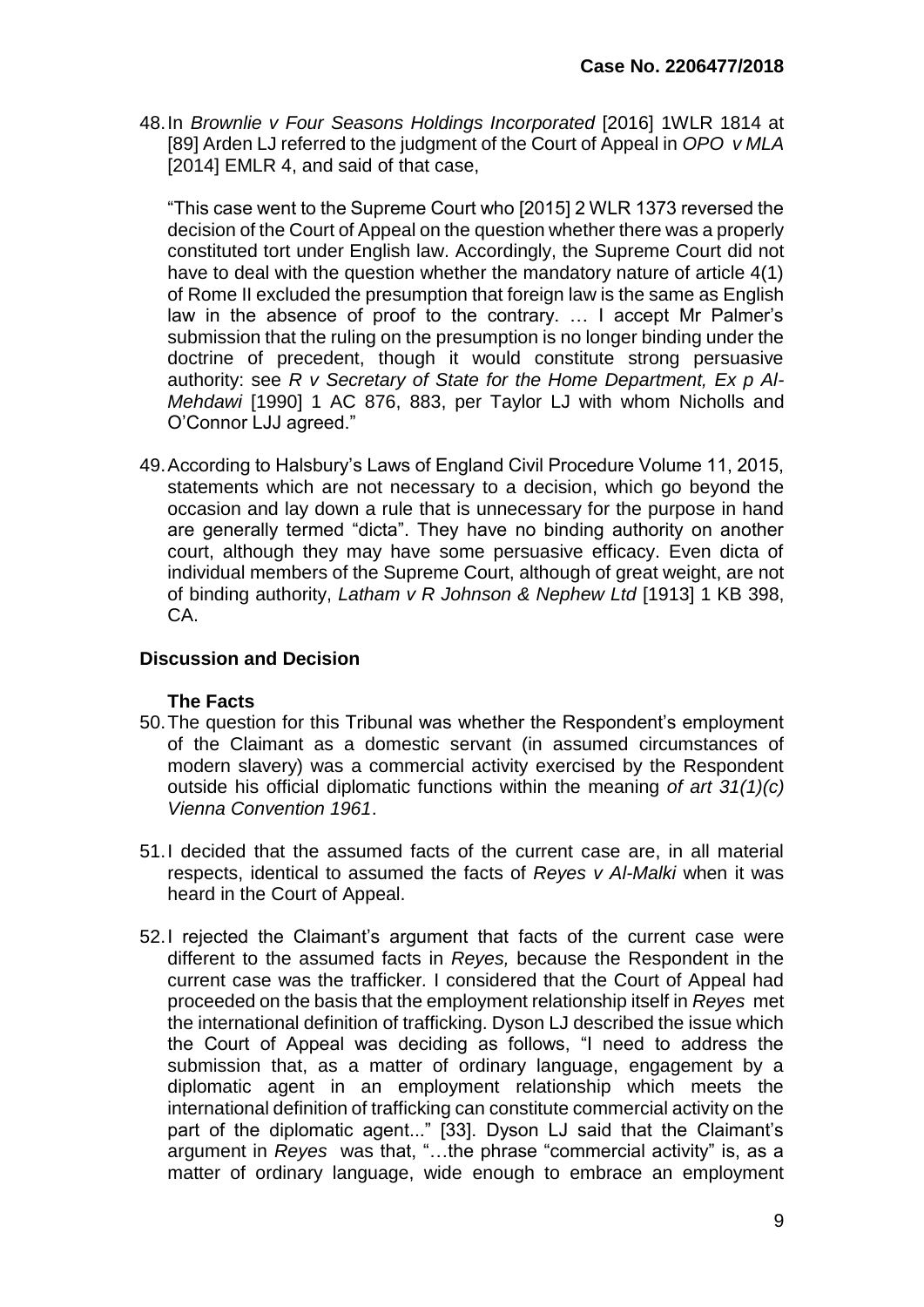relationship at least, where elements of that relationship meet the international definition of trafficking…" [33].

- 53.It was clear that the Court of Appeal made its decision on the basis that the employment relationship itself, in that case, involved trafficking – the employment relationship was not treated as arising only after the trafficking had taken place. There was no material difference on the assumed facts of the two cases.
- 54.The decision of the Supreme Court in *Reyes v Al-Malki* was made on different facts, in that the employer was no longer a member of a diplomatic mission.

## **The Status of the Court of Appeal Decision in** *Reyes v Al-Malki*

- 55.An important question for me, therefore, was the status of the Court of Appeal decision in *Reyes v Al-Malki.*
- 56.The Supreme Court in *Reyes v Al-Malki* allowed the employee's appeal the Court of Appeal judgment in that case, but on different grounds.
- 57.However, in allowing the appeal, the Supreme Court decided that employment of a domestic servant in an official residence to clean, help in the kitchen and look after children did not come within the diplomat's official functions under *art 31(1)(c) Vienna Convention* and therefore could not attract the residual immunity, per Lord Sumption at [48]; or were not "acts performed by such a person in the exercise of his functions as a member of the mission" under *art 39(2) Vienna Convention*, per Lord Wilson at [55]. Lord Wilson also adopted Lord Sumption's conclusion at [66].
- 58.It appeared that "official functions" under *art 31* and "acts performed by such a person in the exercise of his functions as a member of the mission" under *art 39*, were interpreted by the Supreme Court in the same way. Lord Sumption specifically applied the "official functions" test, paragraph [48], and said that, because the employment had been outside the diplomat's official functions, it could not attract the residual immunity under art 39.
- 59.The wording of arts 31 and art 39 are different but have materially the same meaning. There is no apparent difference in their scope.
- 60.The Court of Appeal had decided *Reyes v Al-Malki* [2015] ICR 931, at [19], that employment to provide domestic services in an official diplomatic residence was conducive to the performance of diplomatic functions and was within a diplomat's official functions, "The employment of individuals to provide domestic services in diplomatic mission or an official diplomatic residence in the receiving state is conducive to the performance of diplomatic functions. It is not an action relating to any "commercial activity" undertaken for the financial benefit of the diplomatic agent; still less is it an action relating to any commercial activity "outside his official functions"".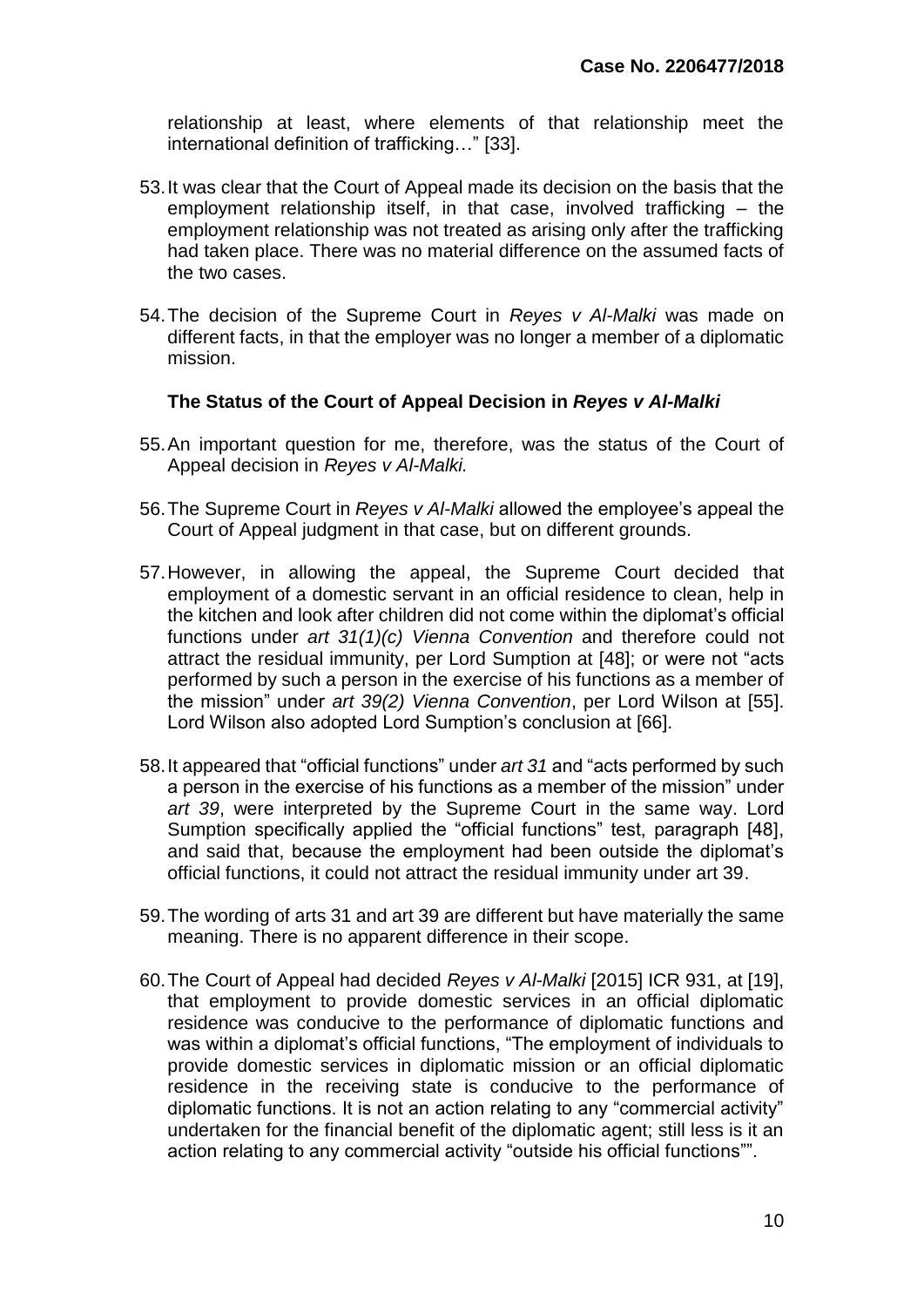- 61.I decided, accordingly, the Supreme Court had unanimously overruled the Court of Appeal's interpretation of "outside his official functions", which was one part of the two-part test in *art 31(1)(c).*
- 62.I also considered that it was arguable that the Court of Appeal had addressed the two parts of *art 31(1)(c)* in a composite way. In both [19] and [34] of its judgment, it ran the two parts of the test together when giving its judgment. In both paragraphs, the Court of Appeal appeared to treat the two factors together, as complimenting each other, when answering the question it addressed. Lord Dyson MR used a very similar formulation in [34] to the one he had used in [19], "The fact that an employer derives economic benefit from paying his employee wages that are lower than the market rate does not mean that he is engaging in a commercial activity. Still less does it mean that he is engaging in an activity outside his official functions," [34].
- 63.Insofar as the Supreme Court had overruled the Court of Appeal on the "official functions" test, it was arguable that the Court of Appeal's composite interpretation of *art 31(1)(c)* was overruled in its entirety.
- 64.Further, I was persuaded by the Claimant that more recent authority from the Court of Appeal indicated that, where a Court of Appeal judgment had been overturned by the Supreme Court on different grounds, the Court of Appeal judgment was advisory only, *Brownlie v Four Seasons Holdings Incorporated* [2016] 1WLR 1814, at [89] per Arden LJ. That rule was also applied in *Iranian Offshore Engineering and Construction CO v Dean Investment Holdings SA* [2019] 1 WLR 82, at [12], by Mr Justice Andrew Baker.
- 65.If that is the correct test to be appIied, then the Court of Appeal's judgment in *Reyes v Al-Malki* could be of persuasive authority only.
- 66.It might be said that LJ Arden's statement, that a Court of Appeal's judgment was advisory, only, when it had been overturned by the Supreme Court on different grounds, went beyond Taylor LJ's statement in *R v Secretary of State for the Home Department, Ex p Al-Mehdawi* [1990] 1 AC 876, 883, on which LJ Arden relied.
- 67.However, there are features of the *Reyes v Al-Malki* case which make it very similar to *R v Secretary of State for the Home Department, Ex p Al-Mehdawi.*
- 68.In the *Ex p Al-Mehdawi* case, LJ Taylor had addressed the House of Lords judgment in *ex parte Rahmani* [1986] AC 475. Lord Scarman (with whom all other Law Lords agreed) said that the lower Courts had proceeded on the basis that *rule 12 Immigrations Appeals (Procedure) Rules 1972* applied, but the House of Lords had decided that *rule 12* did not, in fact, apply. Lord Scarman had then said, regarding the point of principle on the interpretation of *rule 12,* "Your Lordships have not, therefore, considered, nor have they heard arguments upon, the point of principle which was the ground of decision in both courts below. Accordingly, I express no opinion on the point.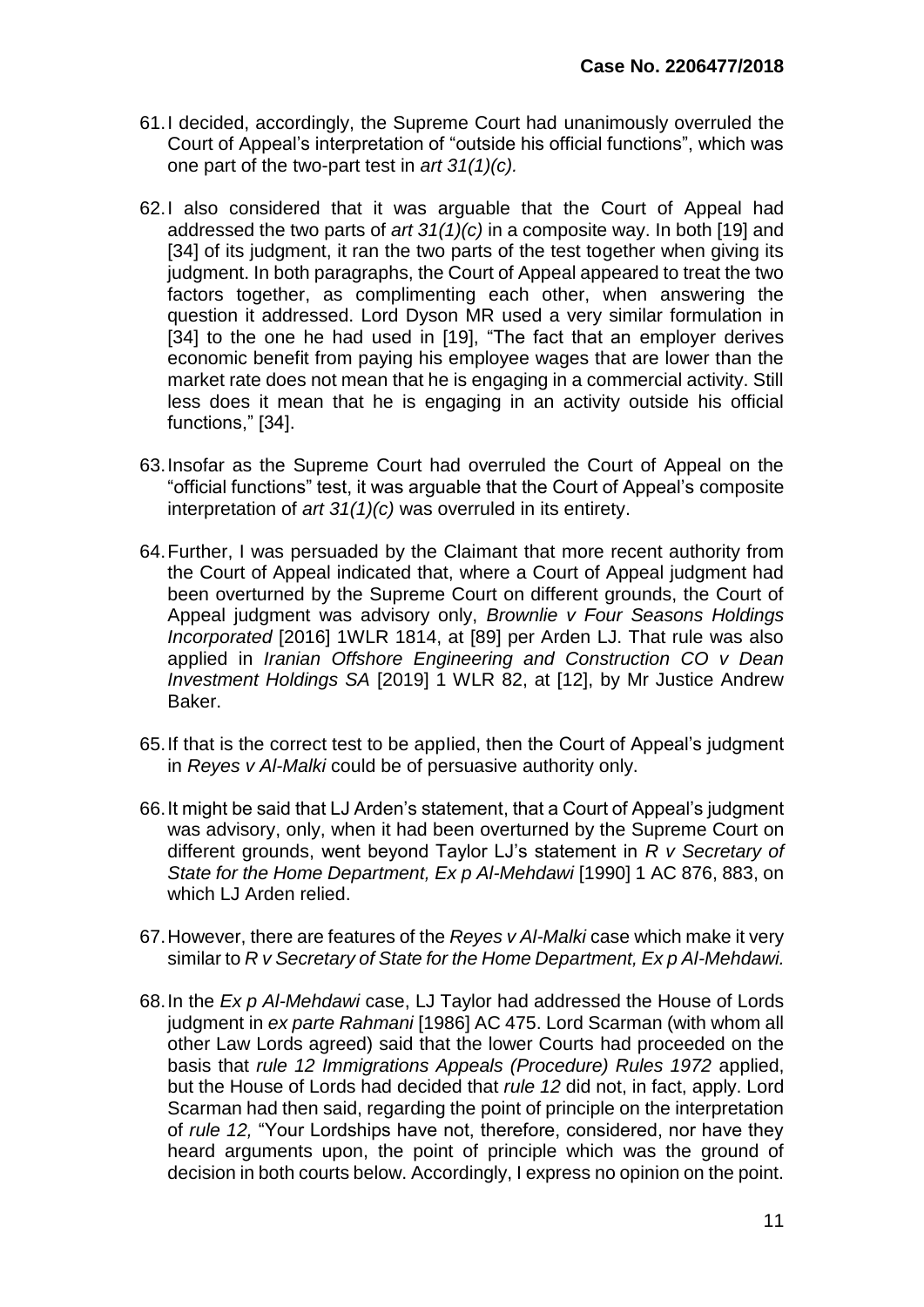I must not be understood to have indicated even a provisional view upon the soundness or otherwise of the alleged principle. Indeed, it would be dangerous, in my view, to discuss the point save in a case where the circumstances and the facts require it to be decided."

- 69.Having cited that passage of Lord Scarman's judgment, Taylor LJ said, 882E, "It would be strange indeed if despite those final words, the decision of this court is to be regarded as binding authority on the point of principle." That is, Taylor LJ stated that it would be strange if the Court of Appeal decision in *ex parte Rahmani* was to be regarding as binding authority.
- 70.In the *Reyes v Al-Malki* case, the Supreme Court had reversed the Court of Appeal's decision on the grounds that the employer no longer enjoyed diplomatic immunity under art 31 because he was no longer a diplomat. On the facts, the employer's posting in London had come to an end on 29 August 2014 and the Court of Appeal heard the appeal in November 2014. Accordingly, the employer no longer enjoyed diplomatic immunity at the time of the Court of Appeal hearing, so that *art 31* did not apply at that time.
- 71.Further in the Supreme Court Lord Wilson said, at paragraphs [56] and [57]

**"56** It follows that this court will not answer in any binding form the central question presented to it in such detail and with such conspicuous ability: does an action instituted in the tribunal against a foreign diplomat in the UK by his former domestic servant brought to the UK to work in his home in (assumed) conditions of modern slavery relate "to any … commercial activity exercised by [him here] outside his official functions" within the meaning of article 31(1)(c) of the 1961 Convention?

**57** I am pleased that the court will not answer that question in any binding form. Lord Sumption JSC's emphatic answer to the question is "no". His answer is (if he will forgive my saying so) the obvious answer. It may be correct. But my personal experience has been that, the more one thinks about the question, the less obviously correct does his answer become."

- 72.It would seem inconsistent with Lord Wilson's dicta if the Court of Appeal's judgment on the interpretation of "commercial activity" was binding on the lower courts, when the Court of Appeal's judgment on the matter was the same as Lord Sumption's conclusion, which Lord Wilson was "pleased" was not binding.
- 73.Taking all the factors together:
	- 73.1. The Supreme Court overturned the Court of Appeal's decision in *Reyes v Al-Malki,* on different facts*;*
	- 73.2. In doing so, it disagreed with the Court of Appeal's conclusion on one part of a two part test applied by the Court of Appeal;
	- 73.3. The Court of Appeal gave a composite answer to that two part test in any event, treating the 2 factors as complimenting each other;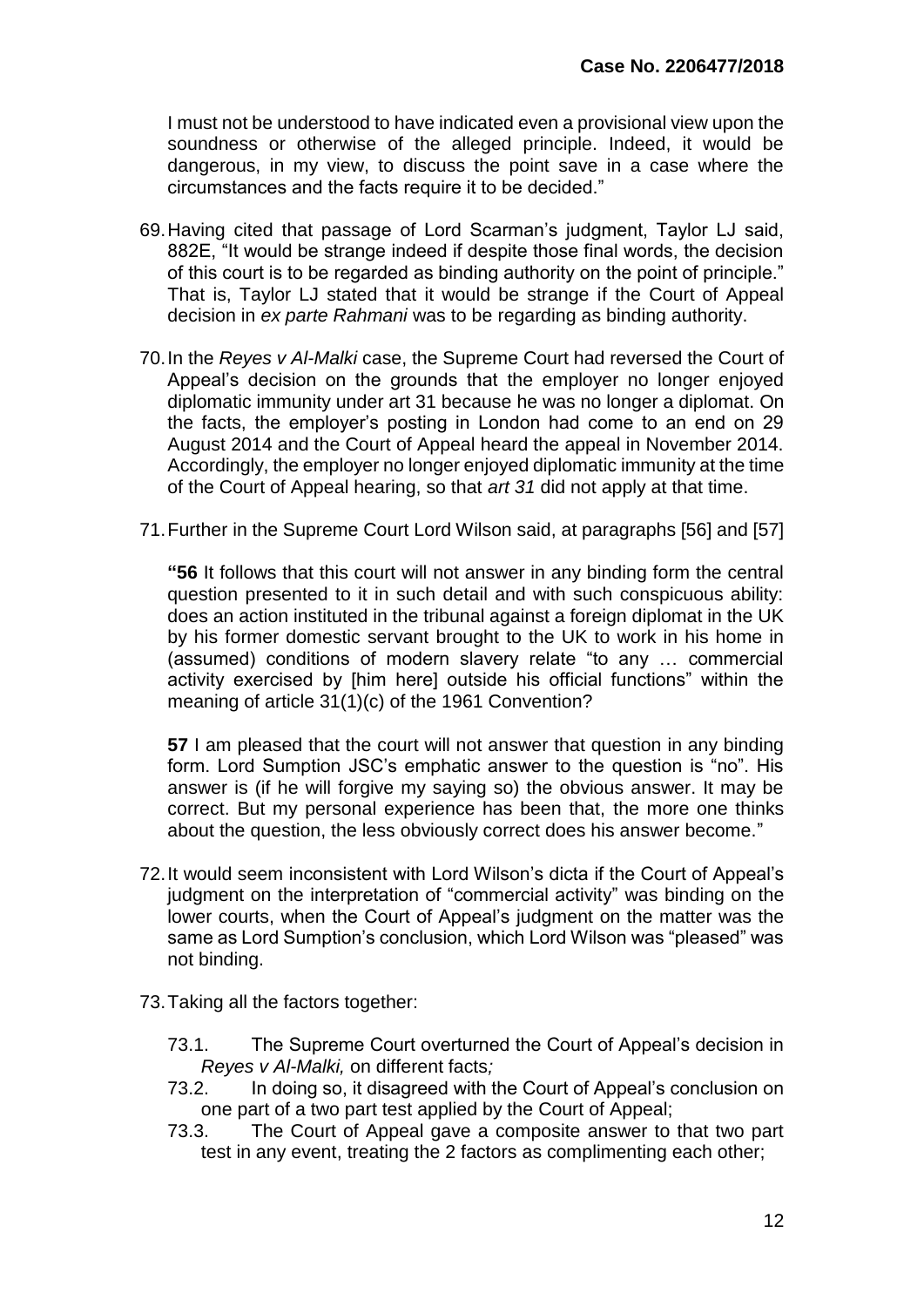- 73.4. The facts which gave rise to the Supreme Court's judgment also pertained at the time of the Court of Appeal hearing, so the Court of Appeal was not required it to make the judgment it did. In *ex parte Rahmani* [1986] AC 475 Lord Scarman said, ".. it would be dangerous, in my view, to discuss the point save in a case where the circumstances and the facts require it to be decided."
- 73.5. Lord Wilson, giving the judgment of the majority in the Supreme Court, was pleased that the Supreme Court was not giving a binding interpretation of "any commercial activity exercised by him outside his official functions," in circumstances that Lord Sumption had given an emphatic answer, to the "commercial activity" test. Lord Sumption's interpretation was the same as the Court of Appeal's, but Lord Wilson stated that Lord Sumption's interpretation was not binding.

I considered that the Court of Appeal's judgment in *Reyes v Al-Malki* was not binding on me. At most, it was persuasive.

## **Decision in this Case**

- 74.The result is that the relevant dicta of both the Court of Appeal and the Supreme Court in *Reyes v Al-Malki* are not binding on me, but persuasive.
- 75.I accepted the Claimant's argument that the "outside official functions" test was conceded by the employee in the EAT in that case, but was not in the current case, so that the EAT decision in *Reyes v Al-Malki* on that issue did not bind me.
- 76.The judgments of the Court of Appeal and Supreme Court in *Reyes v Al-Malki* set out the background, law and their decisions with far greater detail and lucidity than I can attempt to do. I have not heard arguments from intervenors; the arguments of the parties were clearly not presented at such length in this tribunal as they were before the Appeal Courts in *Reyes v Al-Malki*. It would not be appropriate for me to embark on a fresh exposition of the legal principles and arguments applicable to similar cases.
- 77.The correct approach for me is to decide which of the non-binding dicta of the superior Courts I should follow.
- 78.The Respondent points out that the conclusions of the minority in the Supreme Court were set out in clear, unambiguous form. The Respondent contends that the dicta of the majority of the Supreme Court merely doubted the conclusions of the minority and suggested that the International Law Commission be invited to consider the acceptability of an amendment of article 31, which would put beyond doubt the exclusion of immunity in a case such as *Reyes v Al-Malki.*
- 79. No amendment has been made to article 31 Vienna Convention 1961 since the *Reyes v Al-Malki* case was judgment was given by the Supreme Court in October 2017.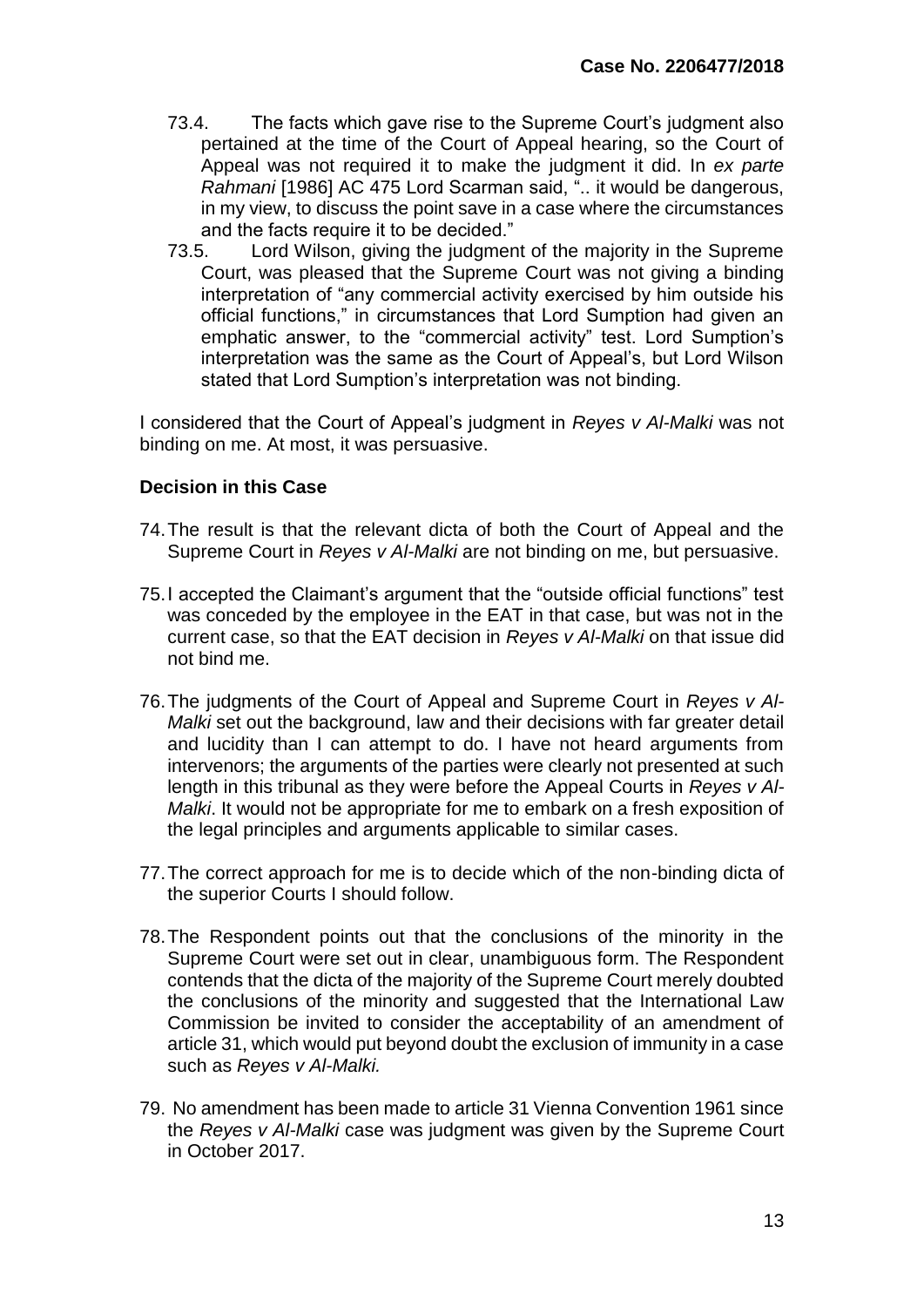- 80.Ordinarily, a lower court would be likely to follow the dicta of the majority of the Supreme Court in another case brought on identical facts.
- 81.I have concluded that I should assume that, had the Supreme Court been required to make a decision on the correct interpretation of article 31 Vienna Convention 1961, the majority would not have adopted the construction proposed by Lord Sumption in *Reyes v Al-Malki.* The majority did not agree with that construction.
- 82.I adopt the reasoning of Lord Wilson at paragraphs [57] [68] and Baroness Hale and Lord Clarke at [69] of the Supreme Court judgment.
- 83.*Article 31(1)(c*) must be interpreted taking into account the relevant rules of international law applicable in the relations between the parties, per Lord Wilson [67]. These include "the universality of the international community's determination to combat human trafficking", the ratification of the Palermo Protocol 2000 by the UK and Saudi Arabia, the Council of Europe Convention on Action Against Trafficking in Human Beings 2005 (acceded to be the UK) and the Arab Charter on Human Rights 2004 (ratified by Saudi Arabia), [60].
- 84.It is a rational view that the relevant activity for the purposes of *art 31(1)(c)*  is, not just the employment, but the trafficking; that the employer of the migrant is an integral part of the chain, who knowingly effects receipt of the migrant and supplies the specified purpose, namely that of exploiting her, which drives the entire exercise from her recruitment onwards; that the employer's exploitation of the migrant has no parallel in the purchaser's treatment of the stolen goods; and that, in addition to the physical and emotional cruelty inherent in it, the employer's conduct contains a substantial element of obtaining domestic assistance without paying properly for it or at all, per Lord Wilson [62].
- 85.It would be difficult for a court to forsake what it perceived as a legally respectable solution (that is, to interpret the trafficking and employment of a domestic servant in conditions of modern slavery as coming within the article 31(1)(c) exception to diplomatic immunity) and instead to favour a conclusion that the legal system cannot provide redress for an apparently serious case of domestic servitude, per Lord Wilson [68].
- 86.Baroness Hale and Lord Clarke said, at [69] of the judgment, "It follows that the proper construction of *article 31(1)(c)* does not arise. However, had it arisen, we would associate ourselves with the doubts expressed by Lord Wilson JSC as to whether the construction adopted by Lord Sumption JSC in this particular context is correct especially in the light of what we would regard as desirable developments in this area of law."
- 87.I conclude that a claim instituted against a foreign diplomat by his domestic servant in relation work in his home in (assumed) conditions of human trafficking and modern slavery relates to "commercial activity exercised …